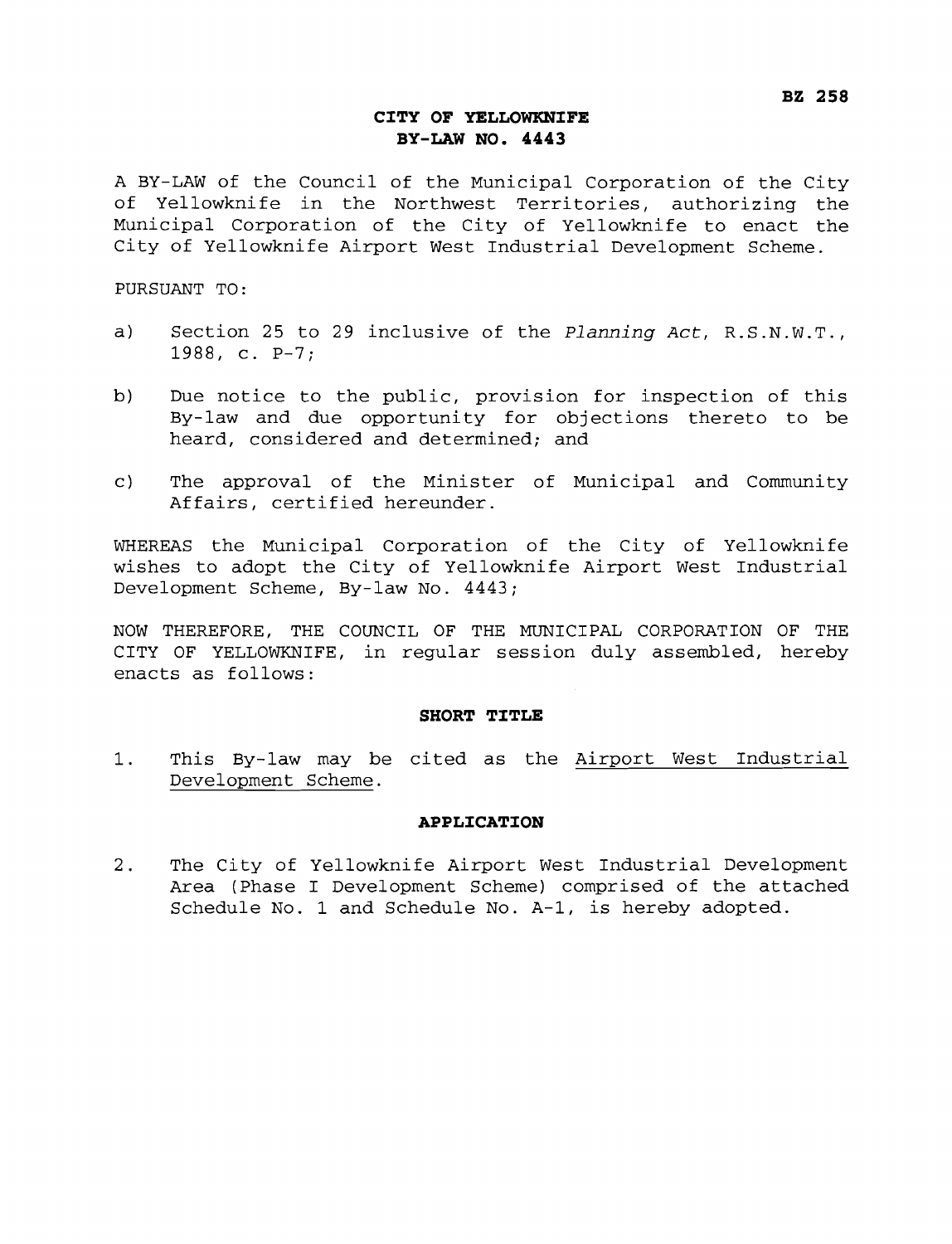## **By-law No. 4443 Page 2**

#### **EFFECT**

4. That this by-law shall come into effect upon receiving Third Reading and otherwise meets the requirements of Section 75 of the *Cities, Toms and Villages Act.* 

READ a First Time this  $\frac{\mathcal{X}^{\pi}}{\mathcal{X}}$  day of  $\frac{\mathcal{F}\ell_{\mathcal{B}}\mathcal{R}\mathcal{U}\mathcal{A}\mathcal{R}\mathcal{Y}}{\mathcal{Y}}$ , A.D. 2007.

'OR

 $H$ CITY ADMINISTRATOR<br>READ a Second Time this  $-$  12  $\frac{7}{9}$  ay of <u>MARCH</u> \_\_\_\_\_\_\_\_\_\_\_, A.D.<br>2007. 2007.

**MAYOR** 

CITY ADMINISTRATOR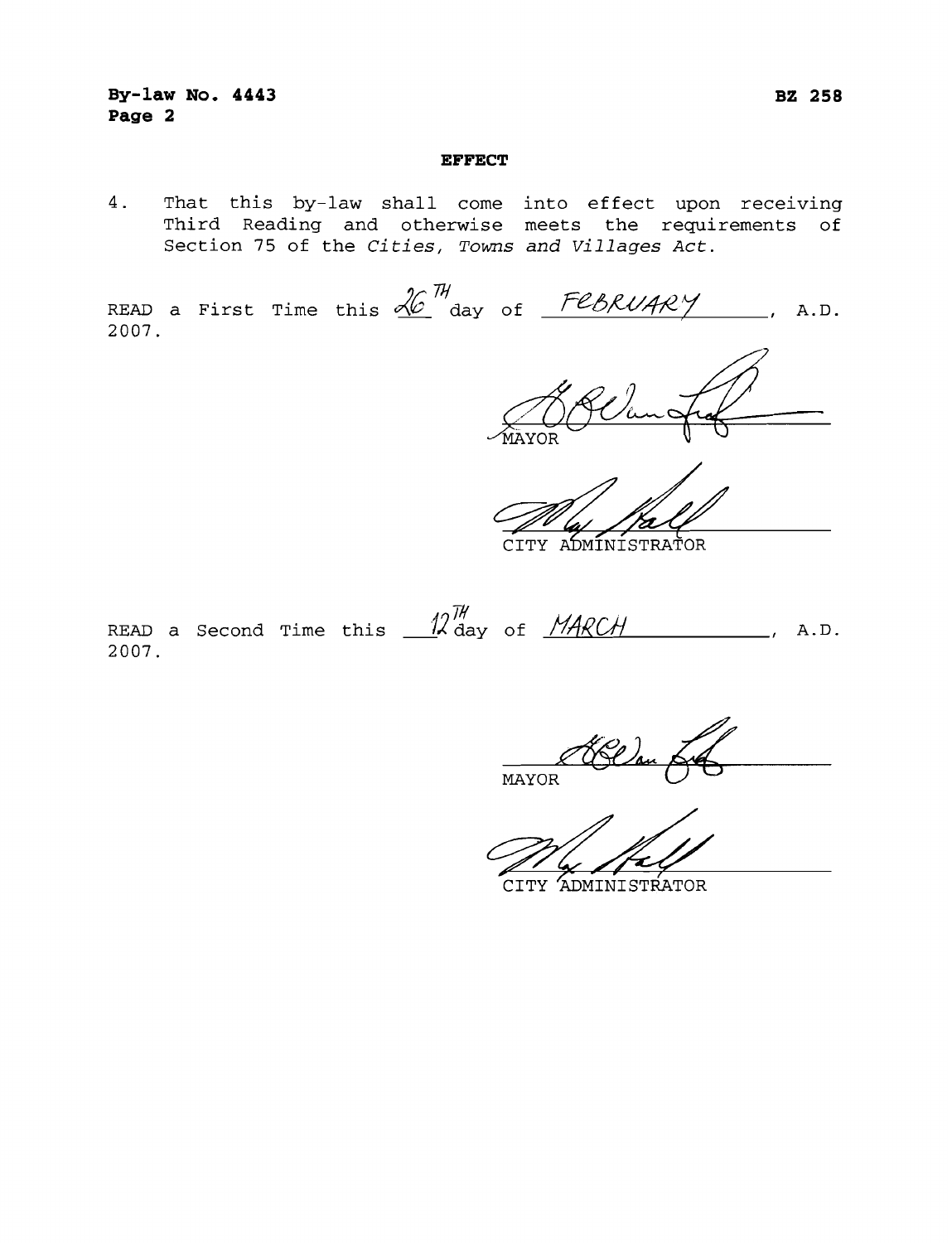# **By-law No. 4443 Page 3**

APPROVED by the Minister of Municipal and Community Affairs of the Northwest Territories this  $20<sup>n</sup>$  day of  $\mu$  *I*nARCH  $\mu$ , A.D. 2007.

MINISTER

AFFAIRS

MUNICIPAL AND COMMUNITY

R Third Time and Finally Passed this **grd** day of  $\frac{1}{2}$ , A.D. 2007.

MAYOR

CITY ADMINISTATOR

I hereby certify that this by-law has been made in accordance with the requirements of the *Cities, Towns* and *Villages Act* and the by-laws of the Municipal Corporation of the City of Yellowknife.

CITY ADMINISTRATOR



 $::$ ODMA\PCDOCS\DOCS\125904\1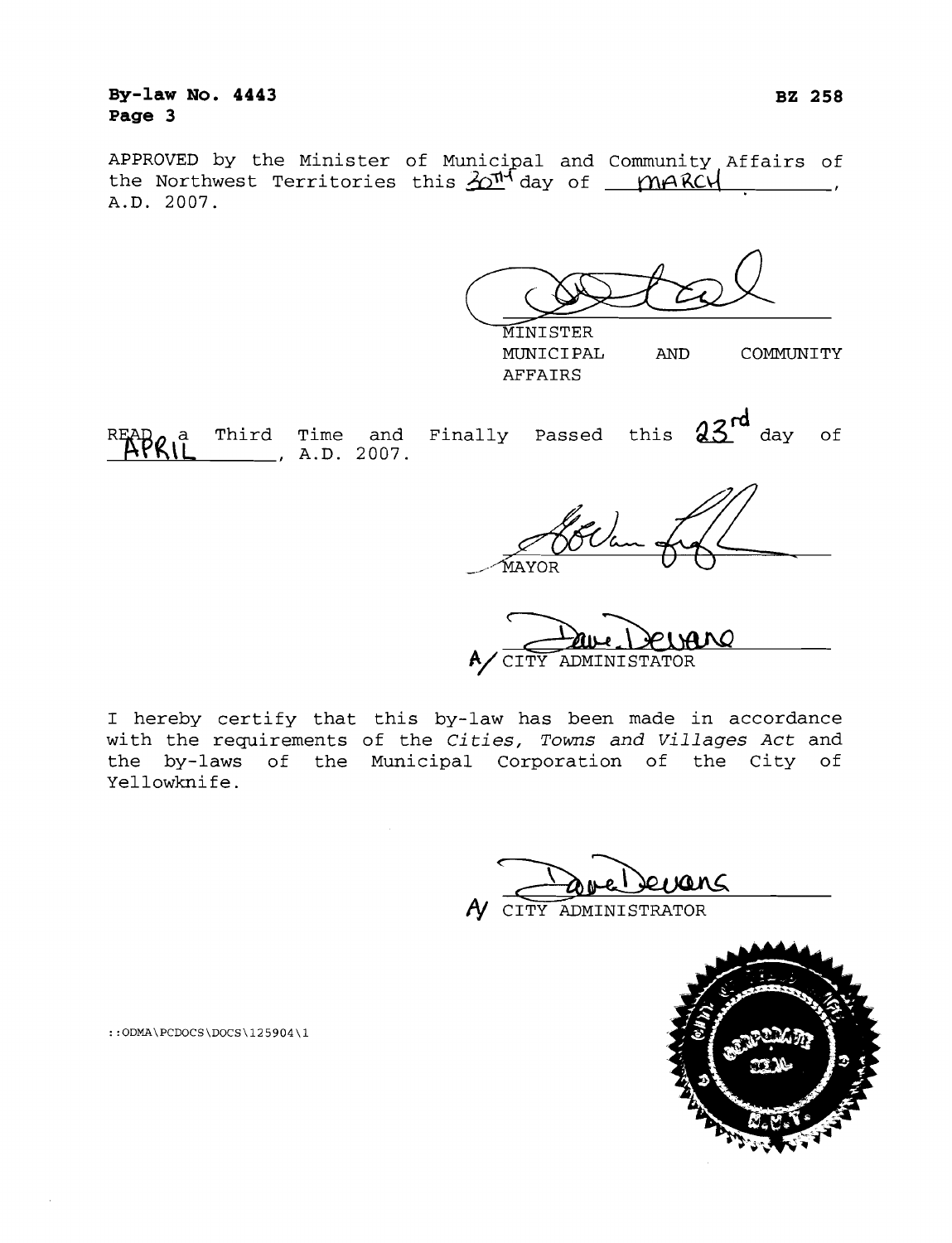# PROPERTY OWNERS WITHIN AIRPORT WEST INDUSTRIAL DEVELOPMENT SCHEME AREA

Commissioner of the Northwest Territories Property Administrator Government of the Northwest Territories Municipal and Community Affairs P.O. Box 1320, Yellowknife, NT X1A 2P9

:: ODMA\PCDOCS\DOCS\125904\1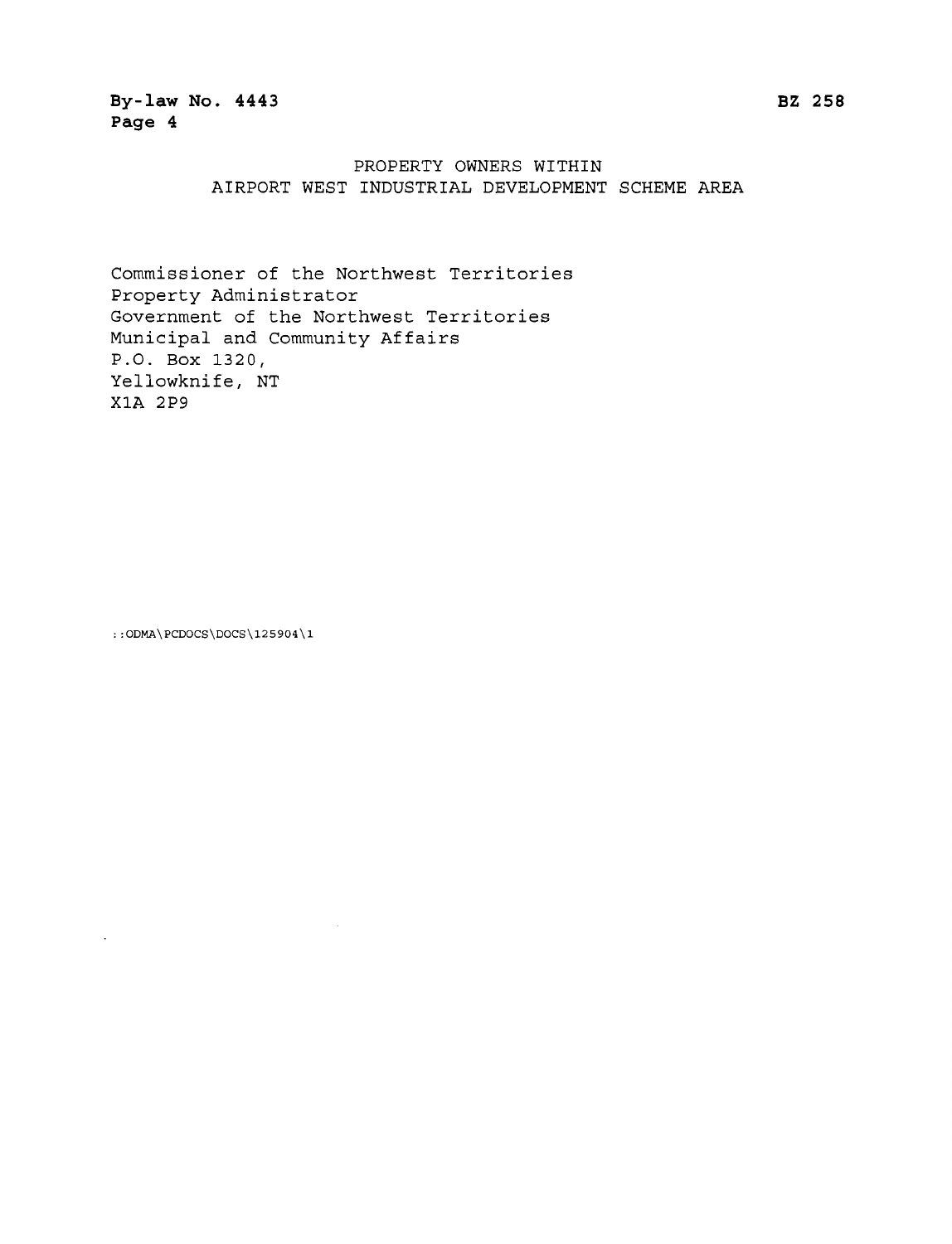# **CITY OF YELLOWKNIFE BY-LAW NO. 4443**

### **"SCHEDULE 1"**

### **General Industrial Area**

- (a) The area designated "General Industrial Area" on "SCHEDULE A-1" attached hereto shall provide for a range of lot sizes for more intensive industrial land uses.
- (b) The General Industrial Area may provide for development with industrial uses, as well as large scale fleet service operations such as marshalling yards requiring significant outdoor storage, display or fabrication facilities. Uses where the principal activity is the retail sale of commodities from within an enclosed structure shall be restricted.
- (c) To ensure a high quality of development, used structures may not constitute the principal structure of a development.

## **Corridor Industrial/Business Area**

- (a) The area designated as "Corridor Industrial/Business Area" on 'SCHEDULE A-1" attached hereto shall adhere to these policies.
- (b) Development regulations along the Primary Arterial Road. ("PAR") corridor connecting Highway No. 3 with the Kam Lake Industrial Subdivision shall reflect the PAR corridor as a gateway entrance to the City.
- (c) Industrial and related commercial uses which require high visibility shall be encouraged to locate on properties adjacent or contiguous to the PAR.
- (d) All PAR corridor development shall be subject to regulations pertaining to site access, architectural controls, building orientation and materials, buffering and screening, landscaping, signage and lighting.
- (e) Corridor development policies apply to any property within the Development Scheme area that fronts on to, or is contiguous to the PAR.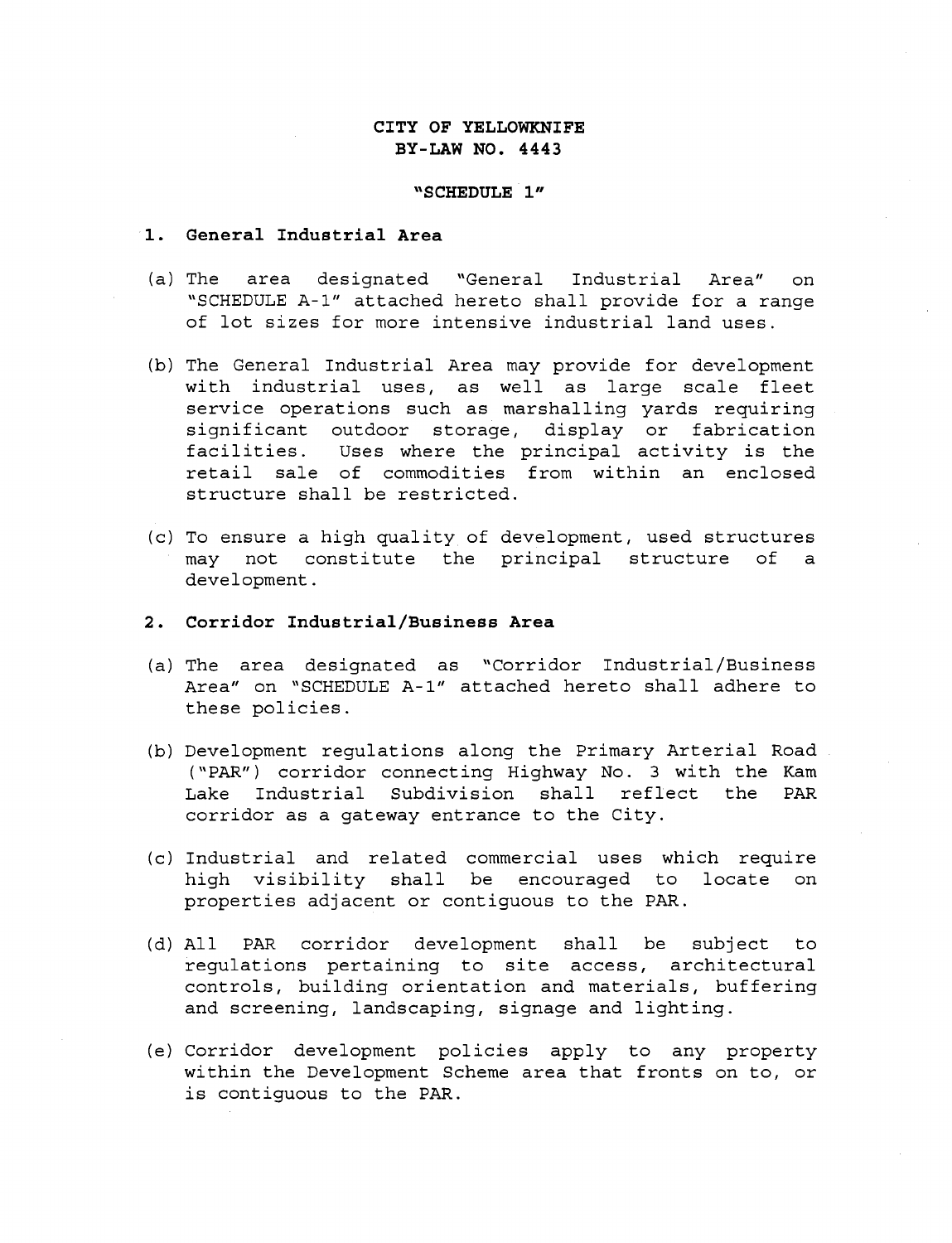By-law No. 4443 Schedule 1 Page 2

## **3. Energy Planning**

- (a) In conjunction with broader City initiatives the Development Scheme will have the flexibility to incorporate components of the Community Energy Plan, as policies of this Plan will be incorporated into buildings city-wide. An example of an initiative is the Commercial Building Incentive Program (CBIP) which would be applied along the Corridor Area.
- (b) Developers are encouraged to incorporate passive solar design features, including one face of a building to be oriented +/-30 degrees of south to maximize opportunities for passive solar heating and cooling, natural lighting and ventilation.

## **4. Drainage and Wetlands**

- $\langle a \rangle$ <sup>'</sup> Existing natural drainage patterns and wetlands will be maintained where possible.
- (b) A storm water management plan will be completed with the Public Works Department prior to the subdivision of land affected by this Development Scheme.
- (c) Increased rear yard setback limits will be applied to those lots which back onto environmentally sensitive areas.

#### **5. Roads and Utilities**

- (a) The PAR shall be designated as a commercial truck route.
- (b) Direct access from properties to the PAR shall be minimized.
- (c) Trucked water and sewer service shall  $\pm \Theta$  be provided within the Development Scheme area.
- (d) Utilities may be above ground.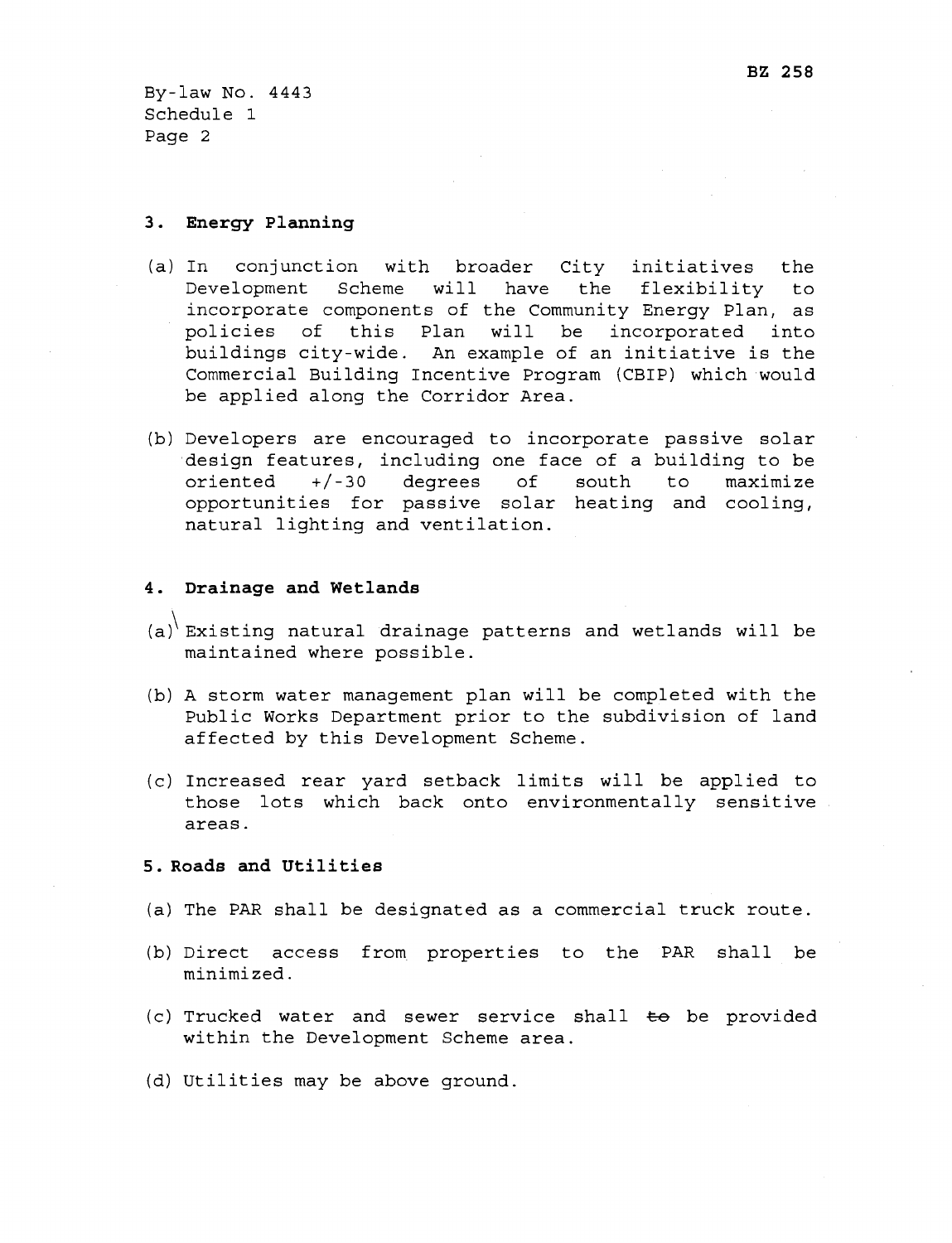By-law No. 4443 Schedule 1 Page 3

#### **6. Roadway Lighting**

- (a) Street lights will be incorporated within the rights-ofway of the PAR and industrial subdivision roadways.
- (b) The financial feasibility of incorporating decorative lighting to highlight the PAR as an entrance corridor will be explored concurrently with the engineering design.

### **7. Greenway and Trail Network**

- (a) A greenway or path system will be provided in the PAR right-of-way to accommodate recreational snow machine and non-vehicular travel (i.e. pedestrians and cyclists). The greenway is anticipated to be placed on the west side of the PAR right-of-way; but may, if warranted, be relocated to the east side during the planning and design stages. The greenway will be developed to a standard hard-surfaced (i.e. asphalt) with a 4.5 metre width to provide comfort, convenience, and safety for various alternative transportation modes.
- (b) Trails shall be linked to larger City-wide trail networks where possible by signage and access points.
- (c) Additional amenities (i.e. rest areas) or design features (lighting and landscaping), may where appropriate, be considered for incorporation into the greenway and network.

#### **8. Development Scheme Boundaries**

(a) Parcel and right-of-way boundaries represent the intent of the City of Yellowknife and will be established by engineering design and plans of survey. The boundaries indicated by the Development Scheme are subject to change based on their completion. Road rights-of-way will be determined by plan of survey and engineering design.